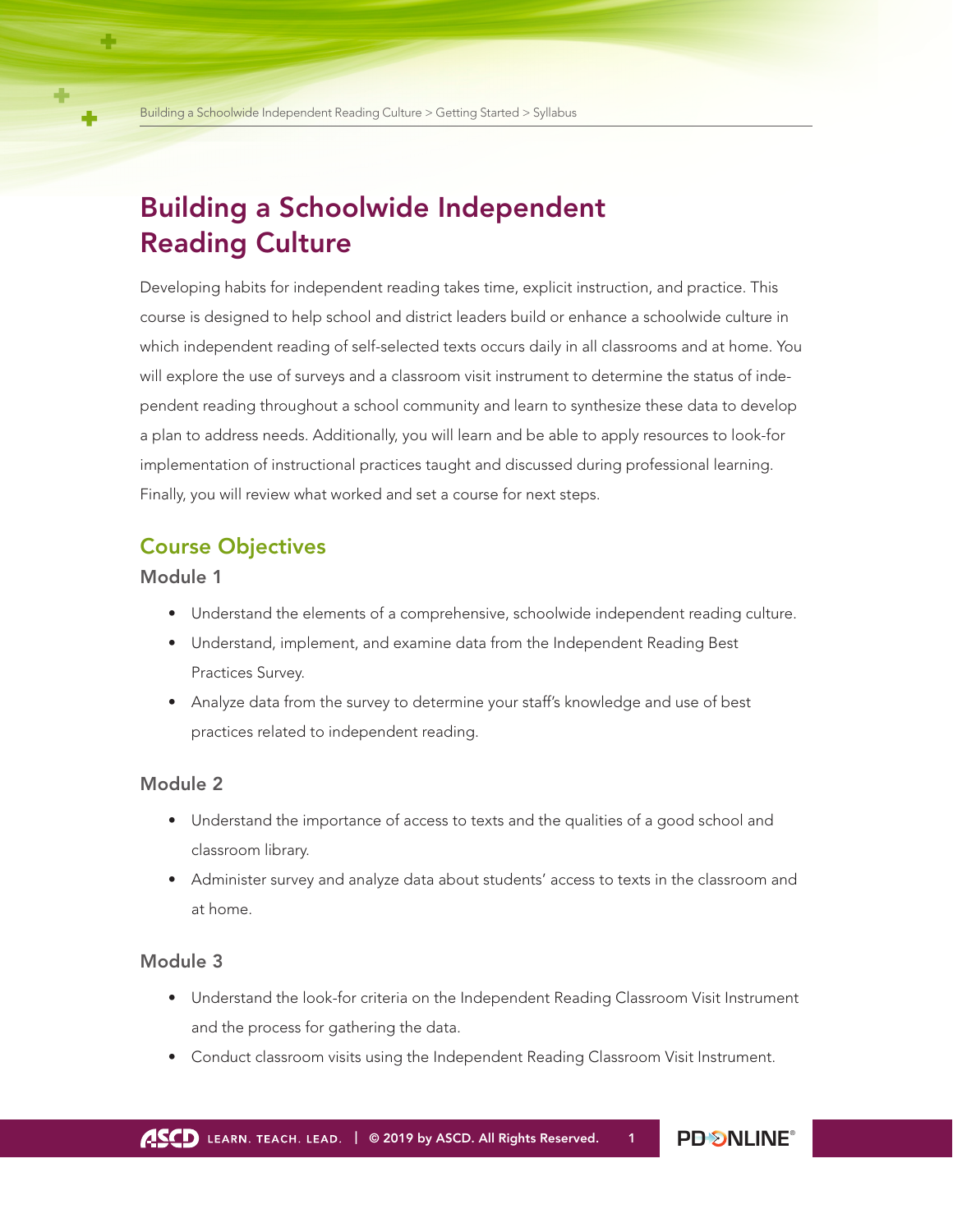• Analyze data to note patterns of strength and areas needed for growth within the classroom.

#### Module 4

د ک

- Identify key elements of data patterns from all survey tools.
- Create an independent reading plan based on the data from surveys and classroom visits.

#### Module 5

- Describe look-for indicators of classroom visits to monitor professional learning implementation.
- Create a professional learning opportunity to align with your independent reading plan.

#### Module 6

- Reflect on progress made with implementing the independent reading plan.
- Determine next areas of focus to improve independent reading for students.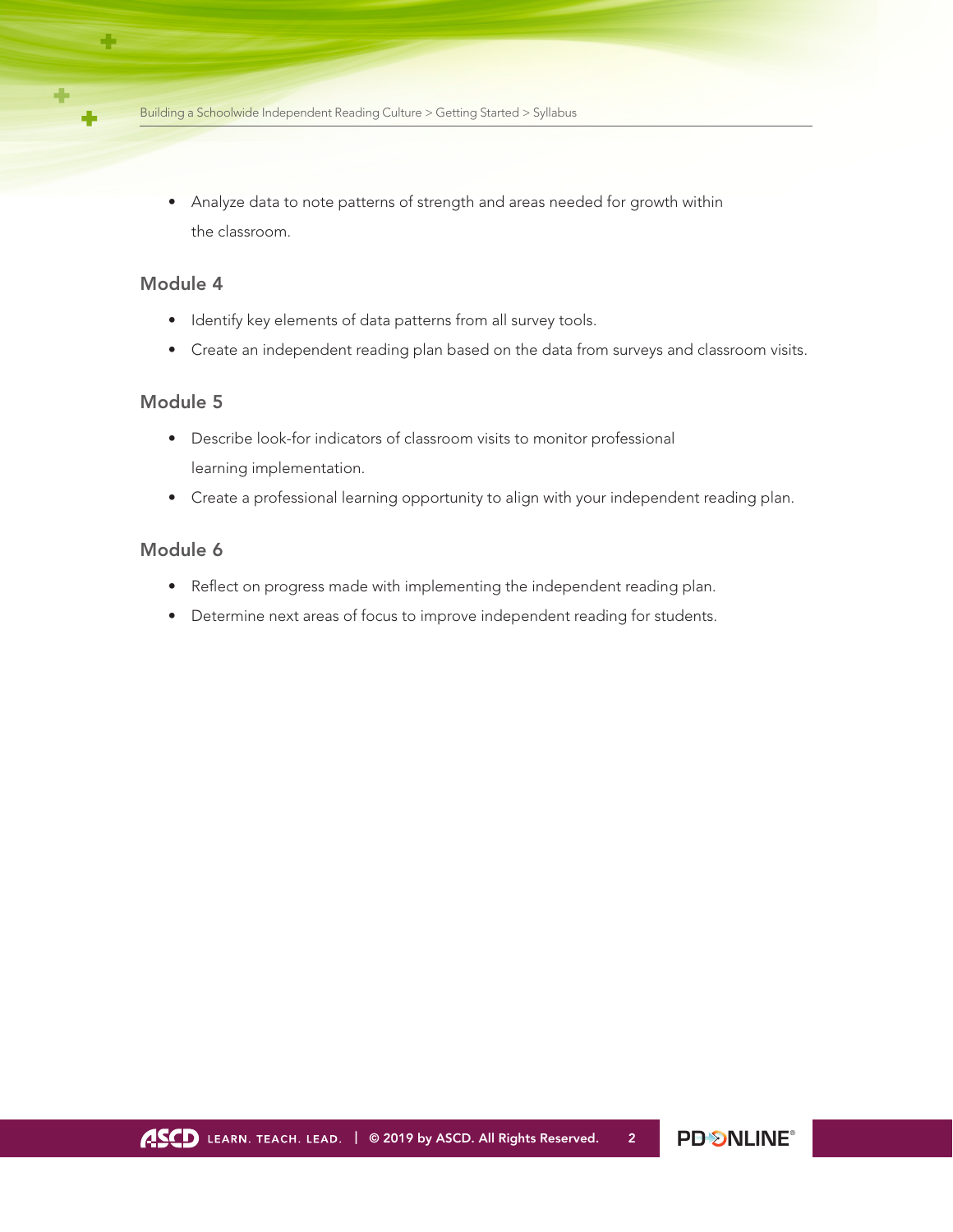Building a Schoolwide Independent Reading Culture > Getting Started > Syllabus

## Course Syllabus

÷.

 $\overline{\phantom{a}}$ 

÷

| Module 1        | <b>What Is an Independent Reading Culture?</b>                                 |
|-----------------|--------------------------------------------------------------------------------|
|                 | Module Welcome<br>$\bullet$                                                    |
|                 | Reading 1: Building a Schoolwide Independent Reading Culture                   |
|                 | Video: A Discussion of the Teacher Survey<br>$\bullet$                         |
|                 | Reading 2: Elements of a Schoolwide Independent Reading Culture                |
|                 | Reading 3: EL-Every Child, Every Day                                           |
|                 | Knowledge Check                                                                |
|                 | Application 1: Analyzing Survey Results                                        |
|                 | Application 2: Distribute and Analyze Best Teacher Practices Survey<br>Results |
|                 | Post-Module Reflection                                                         |
| <b>Module 2</b> | Determining the Status of Independent Reading                                  |
|                 | Module Welcome                                                                 |
|                 | Reading 1: The Importance of the Classroom Library                             |
|                 | Reading 2: Looking at Classroom Libraries<br>$\bullet$                         |
|                 | Video 1: Interpreting Data from Classroom Library Survey                       |
|                 | Application 1: Classroom Library Survey Results                                |
|                 | Application 2: Analyze Classroom Library Survey Results                        |
|                 | Video 2: Configuring a Classroom Library                                       |
|                 | Reading 3: Kids and Family Reading Report<br>$\bullet$                         |
|                 | Video 3: Including Families in Reading Efforts                                 |
|                 | Reading 4: The Home Connection and Reading                                     |
|                 | Application 3: Family Reading Survey Results                                   |
|                 | Knowledge Check                                                                |
|                 | Application 4: Analyze Family Reading Survey Results                           |
|                 | Post-Module Reflection                                                         |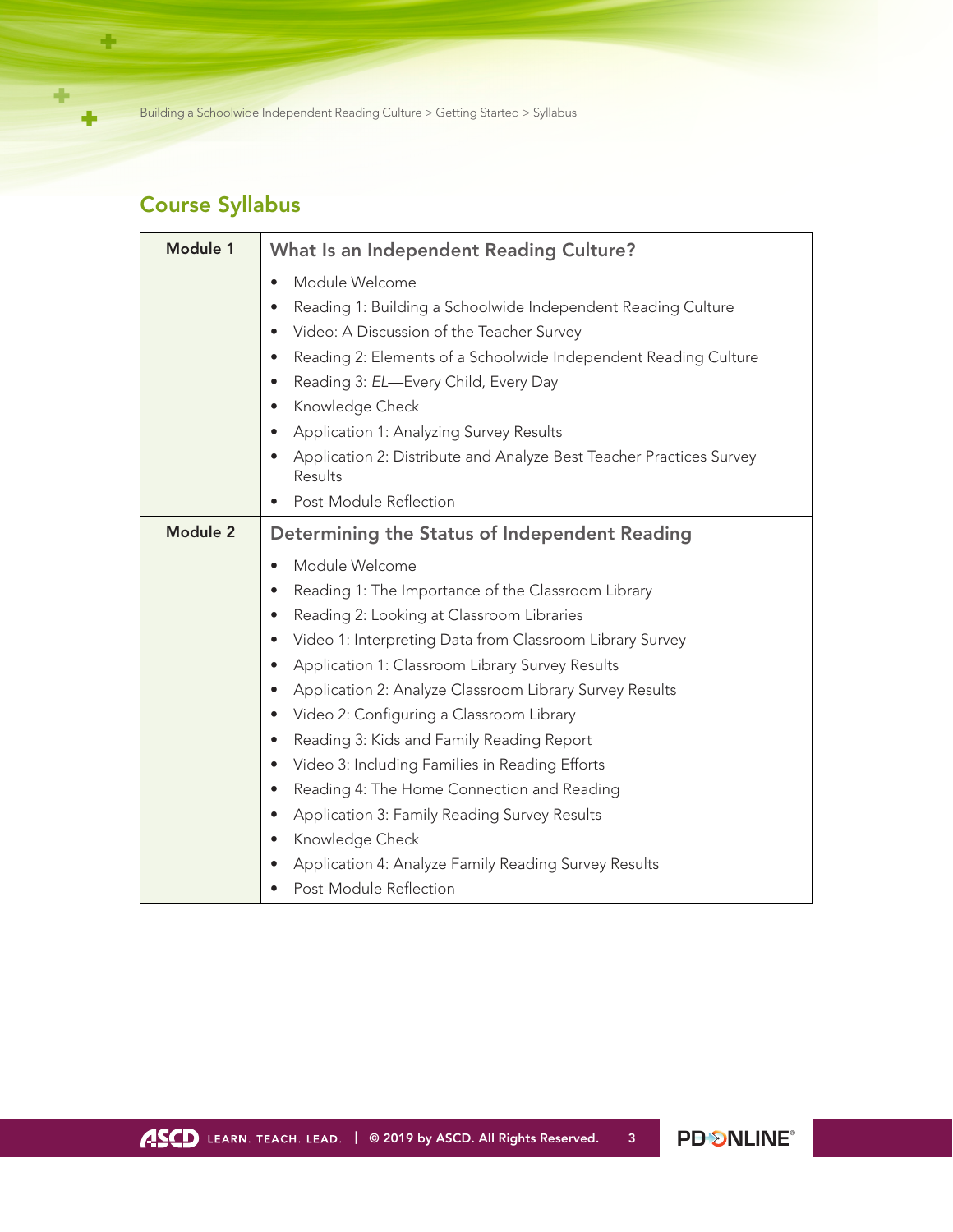Building a Schoolwide Independent Reading Culture > Getting Started > Syllabus

÷

 $\ddot{\phantom{1}}$ 

÷

| Module 3 | <b>Conducting Classroom Visits</b>                                                                                                                                                                                                                                                                                                                                                                         |
|----------|------------------------------------------------------------------------------------------------------------------------------------------------------------------------------------------------------------------------------------------------------------------------------------------------------------------------------------------------------------------------------------------------------------|
|          | Module Welcome<br>Reading 1: Using Classroom Walkthroughs to Improve Instruction<br>Reading 2: Classroom Visits: Looking for Independent Reading<br>$\bullet$<br>Video: Conducting Classroom Visits<br>$\bullet$<br>Knowledge Check<br>Application 1: Analyze Data from Classroom Visits<br>Application 2: Independent Reading Classroom Visit Instrument<br>Post-Module Reflection                        |
| Module 4 | Devise an Annual Independent Reading Plan                                                                                                                                                                                                                                                                                                                                                                  |
|          | Module Welcome<br>Reading 1: Develop and Implement a Schoolwide Literacy Action Plan<br>Reading 2: Creating an Independent Reading Plan<br>$\bullet$<br>Video: Creating a Plan to Enhance Independent Reading<br>Knowledge Check<br>$\bullet$<br>Application 1: An Independent Reading Plan for Madison Elementary<br>School<br>Application 2: Build an Independent Reading Plan<br>Post-Module Reflection |
| Module 5 | <b>Evaluating Professional Learning</b>                                                                                                                                                                                                                                                                                                                                                                    |
|          | Module Welcome<br>$\bullet$<br>Reading 1: Using Professional Learning to Improve Independent Reading<br>Reading 2: Developing an Independent Reading Plan<br>$\bullet$<br>Knowledge Check<br>Application 1: Add to the Madison Independent Reading Plan<br>Application 2: Add to Your Independent Reading Plan<br>Post-Module Reflection                                                                   |
| Module 6 | Evaluate and Extend an Independent Reading Culture                                                                                                                                                                                                                                                                                                                                                         |
|          | Module Welcome<br>Reading 1: Continuous Improvement and Planning for Phases 2 and 3<br>Reading 2: Madison Independent Reading Planning for Phases 2 and 3<br>Knowledge Check<br>Application 1: Sketch a Phase 3 Plan for Madison<br>Application 2: Add to Your Independent Reading Plan<br>Post-Module Reflection                                                                                          |

PD **SNLINE®**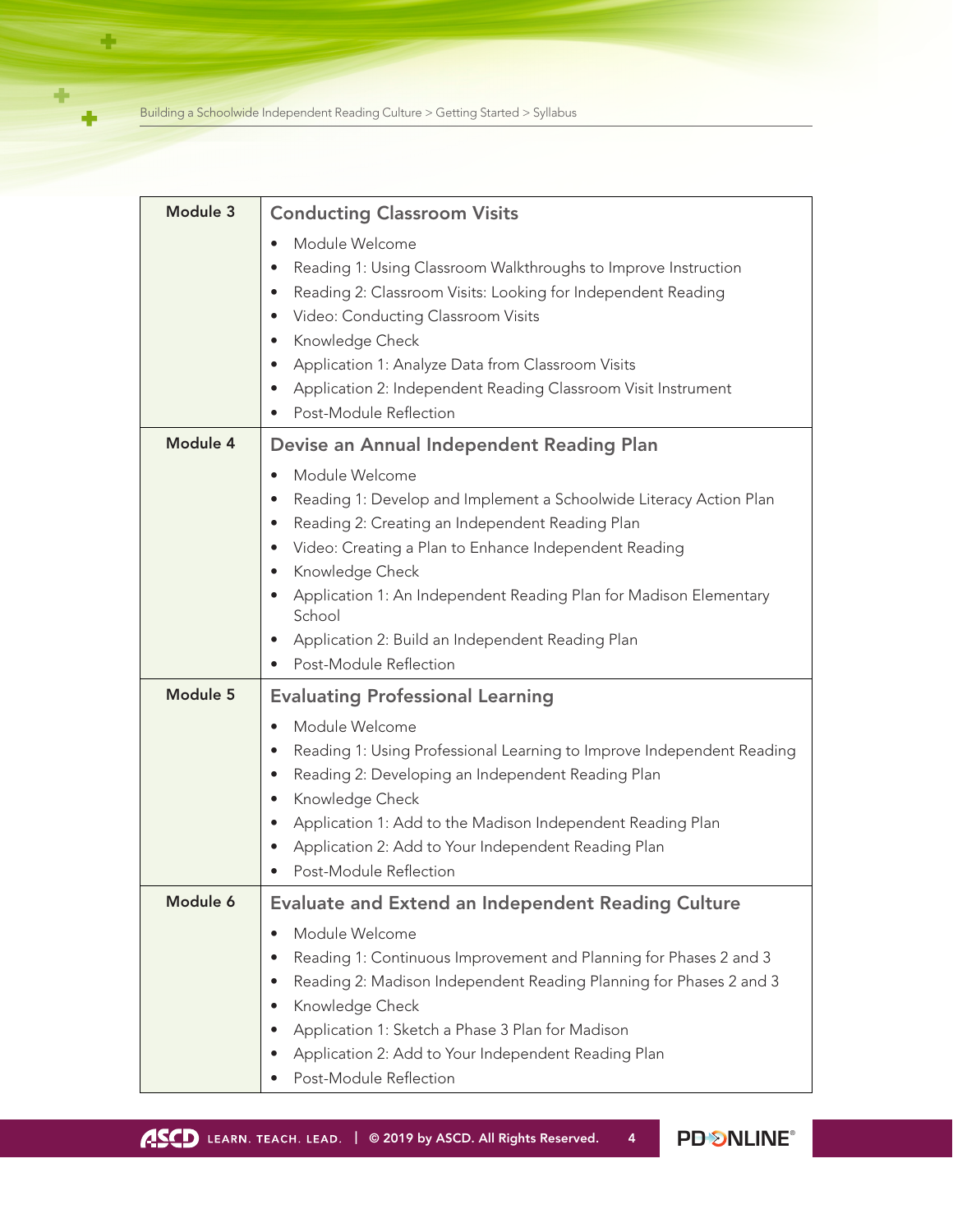## References

- Aladjem, D. K., LeFloch, K. C., Zhang, Y., Boyle, A., Taylor, J. E., Herrman, S., et al. (2006). *Models matter: The final report of the national longitudinal evaluation of comprehensive school reform.* Washington, D.C.: American Institutes for Research.
- Allington, R. L., & McGill-Franzen, A. (2003). The impact of summer setback on reading achievement gap. *Phi Delta Kappan, 85*(1), 68–75.
- Anderson, R. C., Wilson, P. T., & Fielding, L. G. (1988). Summer growth in reading and how children spend their time outside of school. *Reading Research Quarterly, 23*(3), 285–303.
- Borman, G. D., Hewes, G., Overman, L., & Brown, S. (2003). Comprehensive school reform and student achievement: A meta-analysis. *Review of Educational Research, 73*(2), 125–230.
- Brenner, D., Hiebert, E., & Tompkins, R. (2009). How much and what are third graders reading? Reading in core programs. In E.H. Hiebert (Ed.), *Reading more, reading better.* (pp. 118–40). New York: Guilford.
- Byerly, R. (2011). *Frogs.* King of Prussia, PA: American Reading Company.
- Byerly, R., & Cline, G. (2013). *Polar bears.* King of Prussia, PA: American Reading Company.
- Calkins, L. (2010). *A guide to the reading workshop.* Portsmouth, NH: Heinemann.
- Cline, G. (2014). *Chimps use sticks.* King of Prussia, PA: American Reading Company.
- Cline, G. (2011). *Sharks.* King of Prussia, PA: American Reading Company.
- Cline, G. (2010). *The lion pride.* King of Prussia, PA: American Reading Company.
- Cohen, D. K., & Hill, H. C. (1998). *Instructional policy and classroom performance: The mathematics reform in California* (RR-39). Philadelphia: Consortium for Policy Research in Education.
- Cohen, D. K., & Hill, H. C. (2001). *Learning policy.* New Haven, CT: Yale University Press.
- Cox, K. E., & Guthrie, J. T. (2001). Motivational and cognitive contributions to students' amount of reading. *Contemporary Educational Psychology, 26*(1). 116–131.
- Cunningham, A. E., & Stanovich, K. E. (1997, November). Early reading acquisition and its relation to reading experience and ability 10 years later. *Developmental Psychology, 33*(6), 934–945.
- Darling-Hammond, L., Chung Wei, R., Andree, A., & Richardson, N. (2009). *Professional learning in the learning profession: A status report on teacher development in the United States and abroad.* Oxford, OH: National Staff Development Council.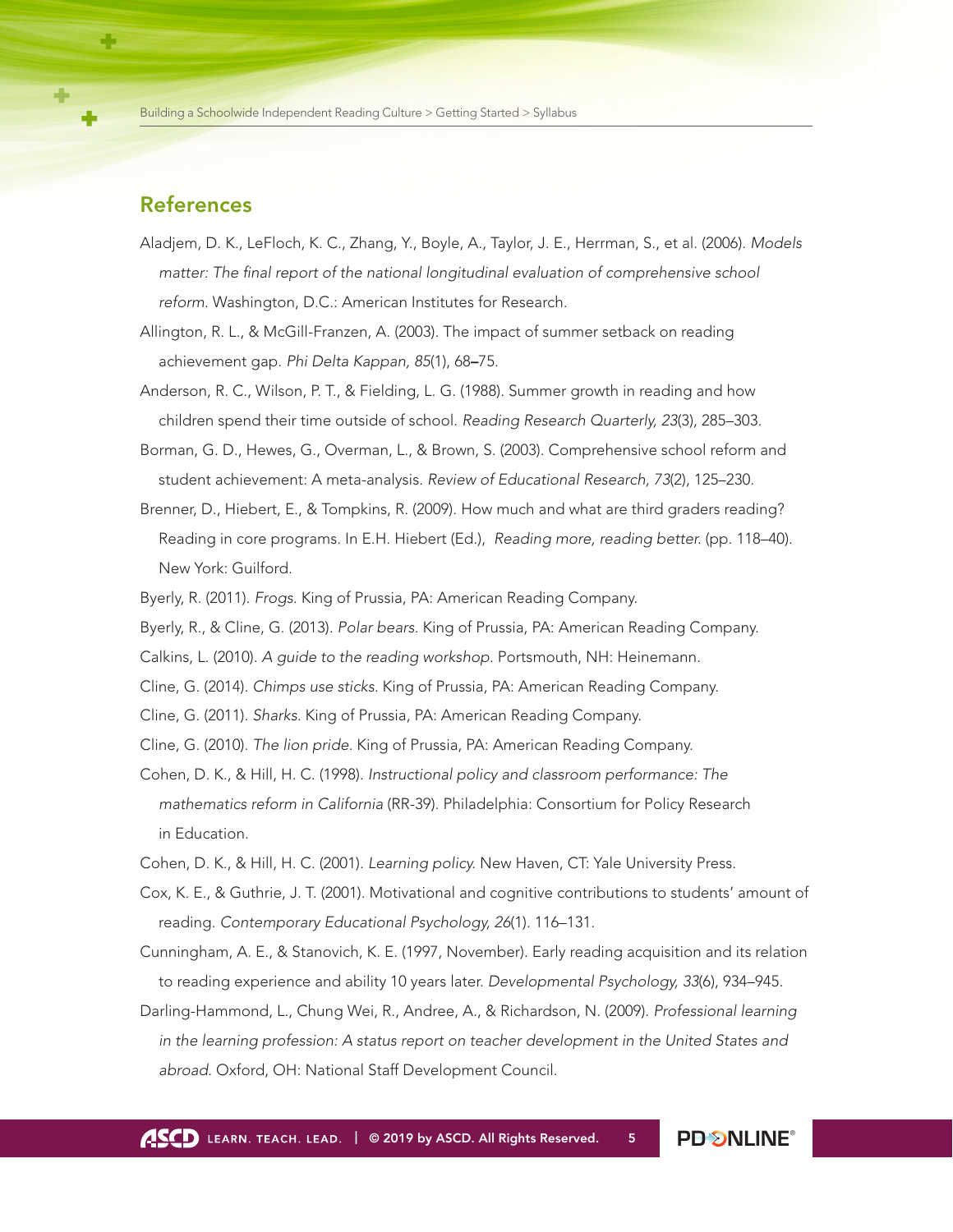Desimone, L. (2000). *Making comprehensive school reform work (Urban Diversity Series No. 112)*. East Lansing, MI: Clearinghouse on Urban Education, Institute for Urban and Minority Education.

Draper, S. (2010). *Out of my mind.* New York: Atheneum Books.

- Duke, N. K. (2000). For the rich it's richer: Print experiences and environments offered to children in very low- and very high-socioeconomic status first grade classrooms. *American Educational Research Journal, 37*(2), 441–478.
- Evans, M.D.R., Kelley, J., Sikora, J. & Treiman, D.J. (2010). Family scholarly culture and educational success: Books and schooling in 27 nations. *Research in Social Stratification and Mobility,* Retrieved February 4, 2016, from [http://static1.squarespace.com/](http://static1.squarespace.com/static/5075895f84ae84c1f4ec0443/t/5553ca69e4b03e9b3e78b10e/1431554665338/evansreadingstudy.pdf
) [static/5075895f84ae84c1f4ec0443/t/5553ca69e4b03e9b3e78b10e/1431554665338](http://static1.squarespace.com/static/5075895f84ae84c1f4ec0443/t/5553ca69e4b03e9b3e78b10e/1431554665338/evansreadingstudy.pdf
)  [/evansreadingstudy.pdf.](http://static1.squarespace.com/static/5075895f84ae84c1f4ec0443/t/5553ca69e4b03e9b3e78b10e/1431554665338/evansreadingstudy.pdf
)
- Fleischer, J., & Lynch, M. (2012). *The gorilla family.* King of Prussia, PA: American Reading Company.
- Fountas, I., & Pinnell, G. S. (2001). *Guiding readers and writers: Grades 3–6: Teaching comprehension, genre, and content literacy.* Portsmouth, NH: Heinemann.
- Fullan, M. (2001). *Leading in culture of change.* San Francisco, CA: Jossey-Bass.
- Gamse, B., Jacob, R. Horst, M., Boulay, B., & Unlu, F. (2008). *Reading first impact study final report.* Washington, DC: National Center for Education Evaluation and Regional Assistance.
- Garet, M. S., Porter, A. C., Desimone, L., Birman, B. F., & Yoon, K. S. (2001). What makes professional development effective? Results from a national sample of teachers. *American Educational Research Journal, 38*(4), 915–945.
- Goodwin, B., and Miller, K. (2012). Research says good feedback is targeted, specific, timely. *Educational Leadership, 70(1),* 82–83.
- Gulamhussein, (2013). *Teaching the teachers: Effective professional development in an era of high stakes accountability.* Retrieved from [http://www.centerforpubliceducation.org](http://conference.ohioschoolboards.org/2017/wp-content/uploads/sites/17/2016/07/1pm111317A114Job-embedPD.pdf)  [/teachingtheteachers](http://conference.ohioschoolboards.org/2017/wp-content/uploads/sites/17/2016/07/1pm111317A114Job-embedPD.pdf)
- Guthrie, J., Schafer, W., & Huang, C. (2001). Benefits of opportunity to read and balanced instruction in the NAEP. *Journal of Educational Research, 94*(3), 145–62.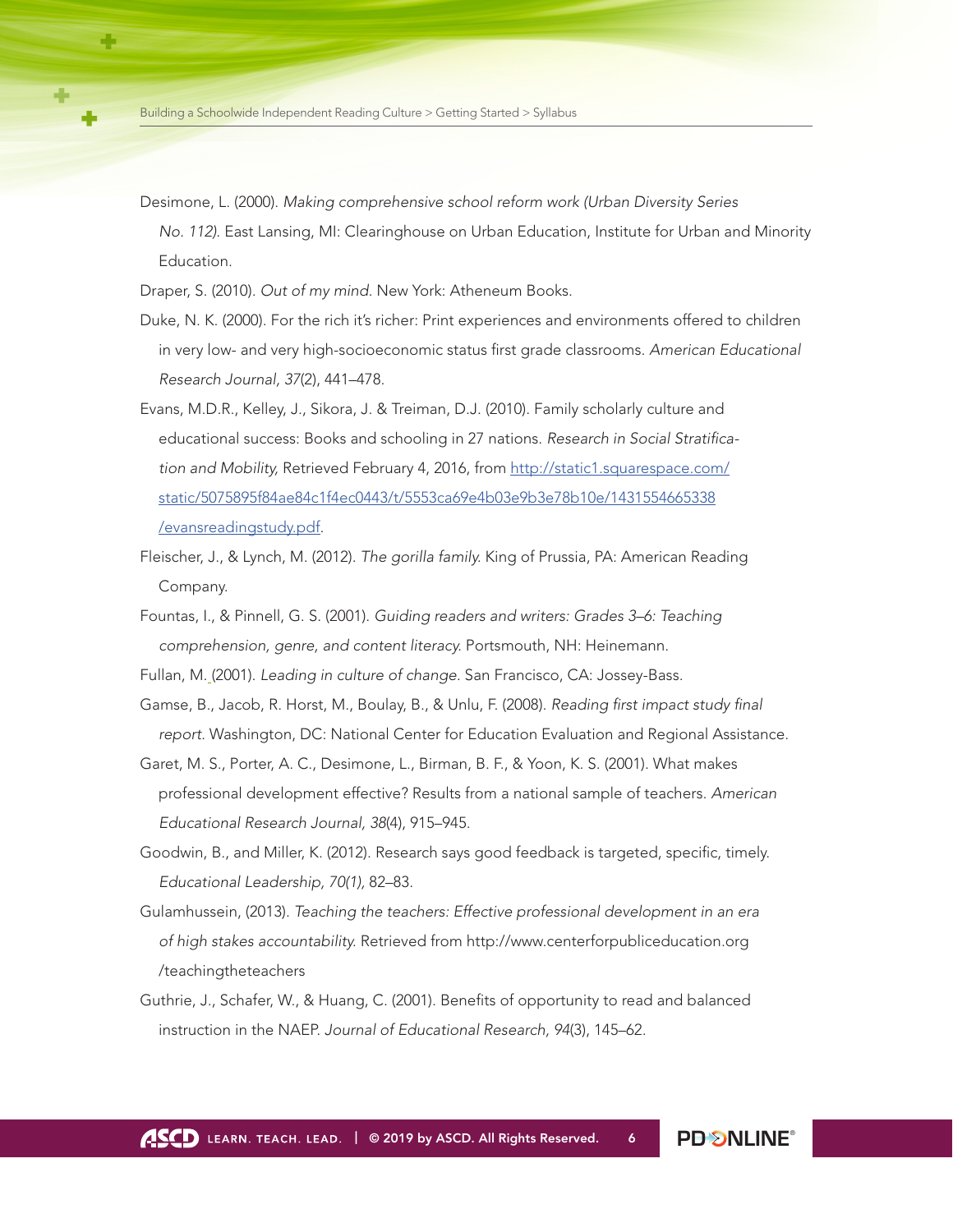- Guthrie, J. T., Hoa, L. W., Wigfield, A., Tonks, S. M., & Perencevich, K. C. (2006). *From spark to fire: Can situational reading interest lead to long-term reading motivation?* Retrieved February 2, 2016, from [http://corilearning.com/research-publications/2006-guthrie-hoa-Spark-to-Fire.pdf.](http://corilearning.com/research-publications/2006-guthrie-hoa-Spark-to-Fire.pdf)
- Hayes, D. P., & Grether, J. (1983). The school year and vacations: When do students learn? *Cornell Journal of Social Relations, 17*(1), 56–71.
- Henderson, A., & Mapp, K. (2002). *A new wave of evidence: The impact of school, family, and community connections on student achievement.* Austin, TX: Southwest Educational Development Laboratory.
- Henderson, A., Mapp, K., Johnson, V., & Davies, D. (2007). Beyond the bake sale: The essential guide to family/school partnerships. New York, NY: The New Press.
- Hiebert, E. H., & D. R. Reutzel (Eds.), *Revisiting silent reading: New directions for teachers and researchers* (112–128). Newark, DE: International Reading Association. Retrieved February 2, 2016, from [http://textproject.org/assets/library/resources/Hiebert-Reutzel-2014-Revisiting-](http://textproject.org/assets/library/resources/Hiebert-Reutzel-2014-Revisiting-Silent-Reading.pdf)[Silent-Reading.pdf.](http://textproject.org/assets/library/resources/Hiebert-Reutzel-2014-Revisiting-Silent-Reading.pdf)

Hileman, J., & Taylor, T. (2010). *Rattlesnakes.* King of Prussia, PA: American Reading Company.

- Houck, B., & Novak, S. (in press). *Literacy unleashed: Fostering excellent reading instruction through classroom visits.* Alexandria, VA: ASCD.
- Irvin, J. L., Meltzer, J., & Dukes, M. S. (2007). *Taking action on adolescent literacy*. Alexandria, VA: ASCD.
- Kelly, M., & Clausen-Grace, N. (2006). The sustained silent reading makeover that transformed readers. *The Reading Teacher, 60*(2), 148–56.
- Kim, J. (2003). *Summer reading and the ethnic achievement gap.* Paper presented at the American Educational Research Association, Chicago, April 23–25.
- Krashen, S. D. (1998). Every person a reader: An alternative to the California task force report on reading. In C. Weaver (Ed.), *Reconsidering a balanced approach to reading* (425–452). Urbana, IL: National Council of Teachers of English.
- Kuhn, M., Schwanenflugel, P. J., Morris, R. D., Morrow, L. M., Woo, D. G., Meisinger, E. B., et al. (2006). Teaching children to become fluent and automatic readers. *Journal of Literacy Research*, *38*(4), 357–388.
- Levine, K. (2012). *The lions of little rock.* New York: Scholastic.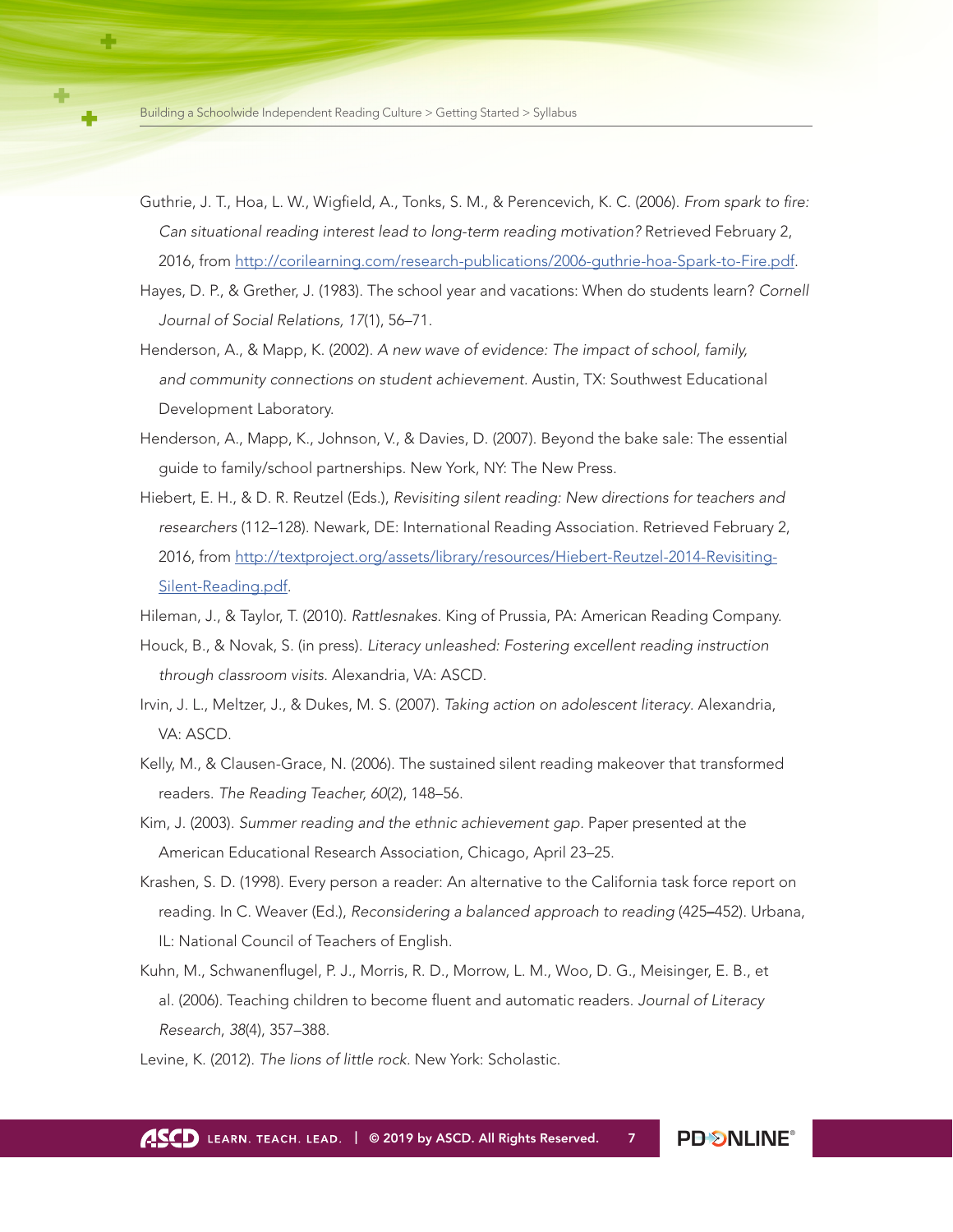Lord, C. (2015). *A handful of stars.* New York: Scholastic.

- Manning, M., Lewis, M., & Lewis, M. (2010). Sustained silent reading: An update of the research. In E. H. Hiebert & D. R. Reutzel (Eds.), *Revisiting Silent Reading* (112–128). Newark, DE: International Reading Association.
- Marzano, R. (2004). *Building background knowledge for academic achievement research* in *what works in schools.* Alexandria, VA: ASCD.
- McGill-Franzen, A., Allington, R. L., Yokoi, L., & Brooks, G. (1999). Putting books in the room seems necessary but not sufficient*. Journal of Education Research, 93*(2)*,* 67–74.
- McQuillan, J. K., & Au, J. (2001). The effect of print access on reading frequency. *Reading Psychology, 22*(3), 225–248.
- Miller, D., & Kelley, S. (2013). *Reading in the wild.* New York, NY: Scholastic.
- Miller, D., & Moss, B. (2013). *No more independent reading without support.* Portsmouth, NH: Heinemann.
- Miller, D., & Moss, B. (2013). *No more reading without support.* Portsmouth, NH: Heinemann.
- Morrow, L. (2003). Motivating lifelong voluntary readers. In J. Flood, D. Lapp, J. Squire, & J. Jensen (Eds.), *Handbook of research on teaching the English language arts,* (857–867). Mahwah, NJ: Lawrence Erlbaum Associates.
- Moss, B., & Young, T. A. (2015). *Creating lifelong readers through independent reading.* New York, NY: Scholastic.
- Mullaly Hunt, L. (2015). *Fish in a tree.* New York: Penguin Group.
- Mullaly Hunt, L. (2012). *One for the Murphys.* New York: Scholastic.
- National Center for Education Statistics, Institute of Education Sciences, U.S. Department of Education. (2011). *The Nation's Report Card: Reading 2011* (NCES 2012-457). Washington, DC: National Center for Education Statistics, Institute of Education Sciences, U.S. Department of Education.
- Neuman, S. B., & Celano, D. (2001). Access to print in low-income and middle-income communities: An ecological study. *Reading Research Quarterly, 36*(1), 8–26.
- Newman, S. (1999). Books make a difference: A study of access to literacy. *Reading Research Quarterly, 34*(3)*,* 286–311.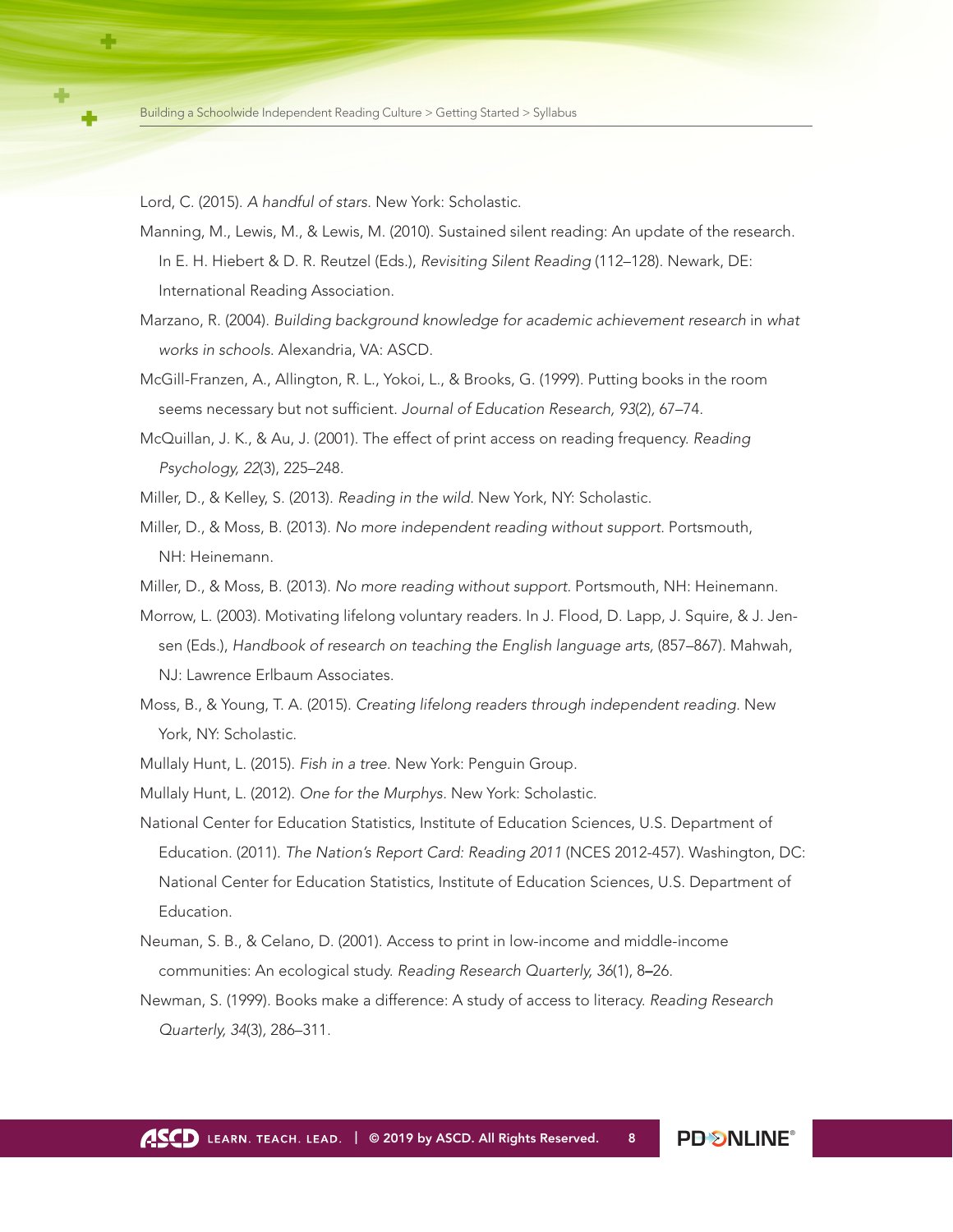- Newman, T. (2007). *Factors that motivate fifth grade students to read during sustained silent reading (SSR).* PhD diss., University of Maryland.
- Novak, S. (2014). *Student-led discussions: How do I promote rich conversations about books, videos, and other media?* Alexandria, VA: ASCD.
- Palacio, R.J. (2012). *Wonder.* New York: Random House.
- Public Impact. (2007). *School turnarounds: a review of the cross-sector evidence on dramatic organizational improvement.* Lincoln, IL: Center on Innovation and Improvement.
- Reher, M. (2012). *Hippo moms.* King of Prussia, PA: American Reading Company.
- Reis, S., Eckert, R., McCoach, B., Jacobs, J., & Coyne, M. (2008). Using enrichment reading practices to increase reading fluency, comprehension and attitudes. *The Journal of Educational Research, 101*(5), 299–315.
- Reutzel, D. R., Fawson, P. C., & Smith, J. A. (2008). Reconsidering silent sustained reading: An exploratory study of scaffolded silent reading. *Journal of Educational Research, 102*(1), 37–50.
- Reutzel, D. R., Jones, C. D., Parker, C. F, & Smith, J. A. (2008). Scaffolded silent reading: A complement to guided repeated oral reading that works! *The Reading Teacher, 62*(3), 194–207.
- Routman, R. (2003). *Reading essentials: The specifics you need to teach reading well.* Portsmouth, NH: Heinemann.
- Saxe, G., Gearhart, M., & Nasir, N. S. (2001). Enhancing students' understanding of mathematics: A study of three contrasting approaches to professional support. *Journal of Mathematics Teacher Education, 4*(1)*,* 55–79.
- Shanahan, T. (2006, June/July). Does he really think kids shouldn't read? *Reading Today*, *23*(6), 12.
- Swan, E. A., Coddington, C. S., & Guthrie, J. T. (2010). Revisiting silent reading: An update of the research. In E. H. Hiebert & D. R. Reutzel (Eds.), *Revisiting silent reading: New directions for teachers and researchers* (95–111). Newark, DE: International Reading Association. Retrieved February 2, 2016, from [http://textproject.org/assets/library/resources/Hiebert-Reutzel-2014-](http://textproject.org/assets/library/resources/Hiebert-Reutzel-2014-Revisiting-Silent-Reading.pdf) [Revisiting-Silent-Reading.pdf.](http://textproject.org/assets/library/resources/Hiebert-Reutzel-2014-Revisiting-Silent-Reading.pdf)
- U.S. Department of Education, National Center for Education Statistics. (1996). *Reading literacy in the United States: Findings from the IEA reading literacy study.* Washington, D.C.: Author.
- Wagner, T. (2008). *The global achievement gap: Why even our best schools don't teach new survival skills our children need—and what we can do about it.* New York: BasicBooks.